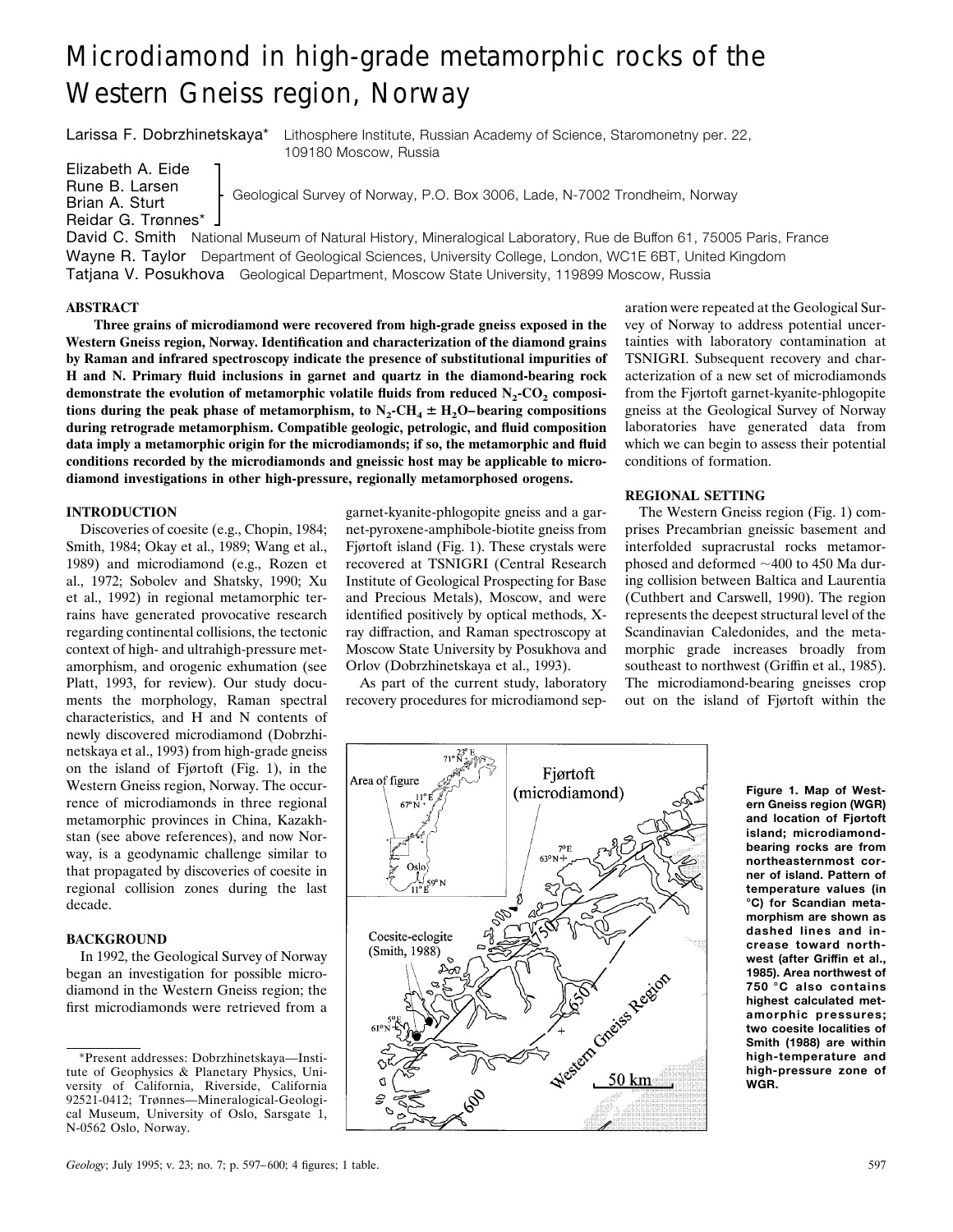

**Figure 2. Scanning electron microprobe images (secondary electron intensity) of microdiamond grains from Fjørtoft taken after coating with Au at Continental Shelf Institute, Trondheim (by T. Boassen). Scale bars are in micrometres. A: Larger crystal (Fj-19 gr.3) has intense green color and complicated morphology, very similar to several Fjørtoft microdiamonds recovered at Central Research Institute of Geological Prospecting for Base and Precious Metals in 1993. This morphology is not comparable to typical Kokchetav microdiamonds. Largest dimension is** ;**45** m**m. B: This small yellow-green diamond (Fj-19 gr.2) is round with even surfaces and distinct striations visible on largest face. This morphology is not similar to any from first set of Fjørtoft microdiamonds recovered at TSNIGRI, nor to any from Kokchetav diamond collections (see Nadezhdina and Posukhova, 1990, for Kokchetav diamond descriptions). Largest dimension is**  $\sim$ **20**  $\mu$ m.

northwestern high-grade zone of the Western Gneiss region (Fig. 1).

## **METHODS**

#### **Sampling of Materials**

The rock units on Fjørtoft include garnet-kyanite-phlogopite gneiss, migmatitic garnet-amphibole-biotite-feldspar gneiss, calc-silicate rock, eclogite lenses in garnetamphibole-biotite-plagioclase  $\pm$  clinopyroxene gneiss, and augen-orthogneiss. The microdiamond-bearing rock in this study includes a mineral assemblage of garnet  $(Alm_{65}Prp_{28}Grs_6Sps_1)$ , kyanite, phlogopite, quartz, plagioclase, K-feldspar, rutile, graphite, sulfide minerals, iron oxides, monazite, and zircon.

We crushed and sieved  $\sim 50$  kg of the Fjørtoft garnet-kyanite-phlogopite gneiss to  $\leq$ 1 mm size fractions. Ten sets of homogeneous material  $(\sim 100 \text{ g each})$  were then subjected to thermochemical dissolution in highly concentrated HCl and  $H_2SO_4$  after preliminary heating of the material in NaOH at temperatures from 400 to 500  $^{\circ}$ C. Residual mixtures consisted of kyanite, garnet, zircon, monazite, quartz, and graphite; these residua were dissolved in HF to reduce sample sizes to a few milligrams. Several diamondlike crystals were recovered, but only three (two 10–20  $\mu$ m, and the other 45  $\mu$ m, in diameter) were confirmed as diamond (Fig. 2). These yellow-green diamond grains were identified by Raman microprobe (RMP) and infrared (IR) spectroscopy.

#### **Raman Spectroscopy**

Procedures for Raman spectroscopic analysis at the National Museum of Natural History in Paris (by D. C. Smith) included a DILOR XY RMP operated in multichannel microanalysis mode with 1024 diodes and room temperature of  $23 \pm 1$  °C; the argon laser was operated at 514.53 nm and 100 mW power. Five to ten accumulations were made during 0.2 to 1 s time spans with slits



Two crystals analyzed from the Fjørtoft gneiss (Fj-19) provided identical spectra of the diamond structure (Fig. 3). The peak centers at half height are all within  $\pm 1.2$  $cm^{-1}$  of the ideal value of 1332  $cm^{-1}$  for the characteristic diamond C-C bond vibration. The C-C peaks of the WGR diamond grains (Fig. 3B) are wider on the lower wave number side than that of the standard diamond used at the Paris Museum. This feature is evidence for distortion in the structure, possibly due to the presence of other atoms such as N, B, or H.

#### **Infrared Spectroscopy**

Fj 19 gr2

Analytical procedures for the IR analyses at University College, London (by W. R. Taylor), included an IR microscope coupled to a Bruker IFS45 FTIR (Fourier transform infrared) spectrometer using acquisition parameters of 200 scans at a resolution of 8  $cm^{-1}$  over the range 4000 to 650  $cm^{-1}$  and a microscope MCT detector with an aperture of  $25 \mu m$ . Good infrared spectra could not be obtained from the two smaller diamond grains because their sizes approach the diffraction limit for infrared radiation. Two spectra from the largest microdiamond (Fj-19 gr.3) were obtained. One spectrum is presented in Figure 4A; Figure 4B shows a comparative spectrum from a Kokchetav microdiamond.

The IR spectra from the largest microdiamond from Fjørtoft indicate a mixed Ib-IaA type diamond; impurities of N are characterized by absorption peaks in the IR spectrum at  $1282 \text{ cm}^{-1}$  (type IaA) and at 1134



**Figure 3. Raman spectra. A: Determined on standard and Norwegian crystals Fj-19/gr.2 and Fj-19/ gr.3. B: Same three spectra with greatly expanded horizontal scale to display band widening toward lower wave numbers of two natural crystals (see text for discussion). Peak centers at half height: standard diamond** 5 **1333.2 and 1332.3; crystal Fj-19/gr.2** 5 **1331.7 and 1331.1; crystal Fj-19-gr.3**  $= 1332.3$  and  $1331.1$ ; **these constitute duplicate measurements, taken three hours apart; all values were lower second time.**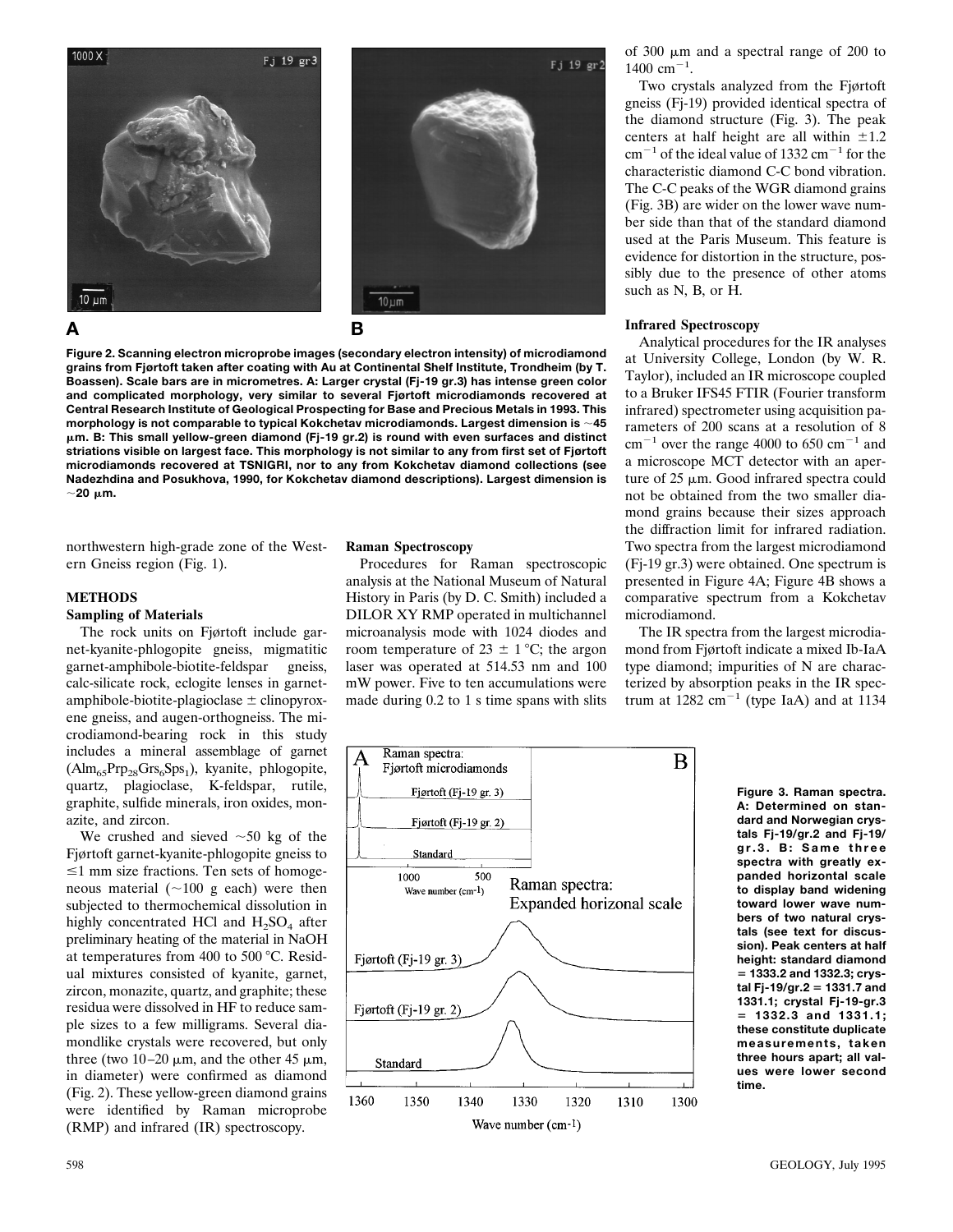$cm^{-1}$  (type Ib). The diamond has high concentrations of both H and N substitutional impurities, as indicated by strong infrared peaks at 3107 cm<sup>-1</sup> (H) and between 1300 and  $1100 \text{ cm}^{-1}$  (N). Different amounts of N are present with different ratios of IaA to Ib N defects and document an inhomogeneous N distribution. Table 1 summarizes the infrared properties of the microdiamond in comparison to type Ib-IaA microdiamond from Kokchetav and a typical synthetic diamond from DeBeers.

## **METAMORPHIC CONDITIONS AND FLUIDS**

Calculation of metamorphic pressuretemperature (*P*-*T*) conditions, combined with textural studies and fluid-inclusion

analyses, indicate that high metamorphic *P*-*T* conditions for Fjørtoft rocks coincided with the presence of  $N_2$ -CO<sub>2</sub>–rich volatiles. Geothermobarometry indicates minimum conditions for the high-pressure phase of metamorphism on Fjørtoft from 17 to 21 kbar and  $\sim$  630 to 820 °C. These *P*-*T* conditions are similar to data reported for other rocks in the area by Krogh (1980), Mørk (1985), and Jamtveit et al. (1991). The rocks presumably reached peak metamorphic conditions during the Scandian phase of Caledonian orogenesis, based on geochronologic data from the area (e.g., Tucker et al., 1991). The high-pressure metamorphic mineral assemblages underwent partial retrograde metamorphism to amphibolite facies during exhumation.



**Figure 4. Infrared spectra obtained at University College London on microdiamonds from (A) Fjørtoft and (B) Kokchetav. A: Spectrum from largest Fjørtoft microdiamond (Fj-19-gr.3,** ;**45** m**m) shows high levels of both H and Ib and IaA N impurities (see text for details). Fringes, caused by small size of diamond, obscure characteristic vibrations of carbon lattice at 2500 to** 1900 cm<sup>-1</sup> and prevent quantitative evaluation of diamond thickness. B: Kokchetav microdia**mond spectrum (specimen AVK2 provided by A. Verchovsky, Open University, Milton Keynes, and N. Sobolev, Novosibirsk) indicates N and H impurities similar to Fjørtoft but with higher absolute N concentrations and more homogeneous distribution of N impurity (see Table 1).**

Nondestructive fluid-inclusion analyses at the University of Oslo and the Vrije Universitet, Amsterdam (by R. B. Larsen), from garnet and quartz host minerals in the garnet-kyanite-phlogopite gneiss demonstrate the presence of metamorphic volatiles during high-pressure metamorphism and later retrogression. Raman analytical procedures followed those of Burke and Lustenhouwer (1987). Porphyroblastic garnet is host for two generations of primary fluid inclusions. A third generation of metamorphic volatiles was trapped as primary and secondary fluid inclusions in quartz and secondary inclusions in garnet.

The core of garnet crystallized in coexistence with a  $N_2$ -CO<sub>2</sub> fluid, whereas the margin crystallized in an environment characterized by  $N_2$ -CO<sub>2</sub>-CH<sub>4</sub> fluids. Primary fluid inclusions in matrix quartz document  $N_2$ - $CH<sub>4</sub>$  and N<sub>2</sub>-CH<sub>4</sub>-H<sub>2</sub>O fluids during retrograde metamorphism. The fluid-inclusion studies thus demonstrate a continuous evolution of metamorphic volatiles, from  $N_2$ - $CO<sub>2</sub>$  near peak metamorphism, to  $N<sub>2</sub>$ -CO<sub>2</sub>- $CH_4$ , and finally to  $N_2$ -CH<sub>4</sub>  $\pm$  H<sub>2</sub>O compositions during the retrograde phase (Larsen et al., 1995).

# **DISCUSSION**

We have not yet identified microdiamond in situ in the garnet-kyanite-phlogopite gneiss, and therefore have no indisputable evidence to support either a metamorphic or an alluvial origin for the grains. We argue, however, that a metamorphic origin is most compatible with the available data.

1. Evolution of  $N_2$ -CO<sub>2</sub>-bearing fluids toward  $N_2$ -CH<sub>4</sub>  $\pm$  H<sub>2</sub>O–bearing fluid compositions is compatible with low  $fO<sub>2</sub>$  and Nrich fluids appropriate for genesis of type I diamond (Haggerty, 1986). Abundant graphite (up to  $\sim$ 1 vol%) in the matrix of the Fjørtoft gneiss also demonstrates the presence of elemental carbon in the rock.

2. The well-documented continentalcollision–related genesis of the WGR is based on a large quantity of compatible geologic data and provides a favorable geodynamic environment for a metamorphic origin of the Fjørtoft microdiamonds. The presence of coesite in eclogite (Smith, 1984; Smith and Lappin, 1989) (Fig. 1) and very high pressures calculated from mineral equilibria in the same northwestern zone of the Western Gneiss region (Jamtveit, 1987; Smith, 1988; Jamtveit et al., 1991) further demonstrates the regional extent of very high pressure metamorphic conditions.

3. Dobrzhinetskaya et al. (1993) reported microdiamond from two different metamorphic rock types on Fjørtoft: a garnet-kyanite-phlogopite gneiss and a garnet -clinopyroxene -amphibole -biotite - feld-